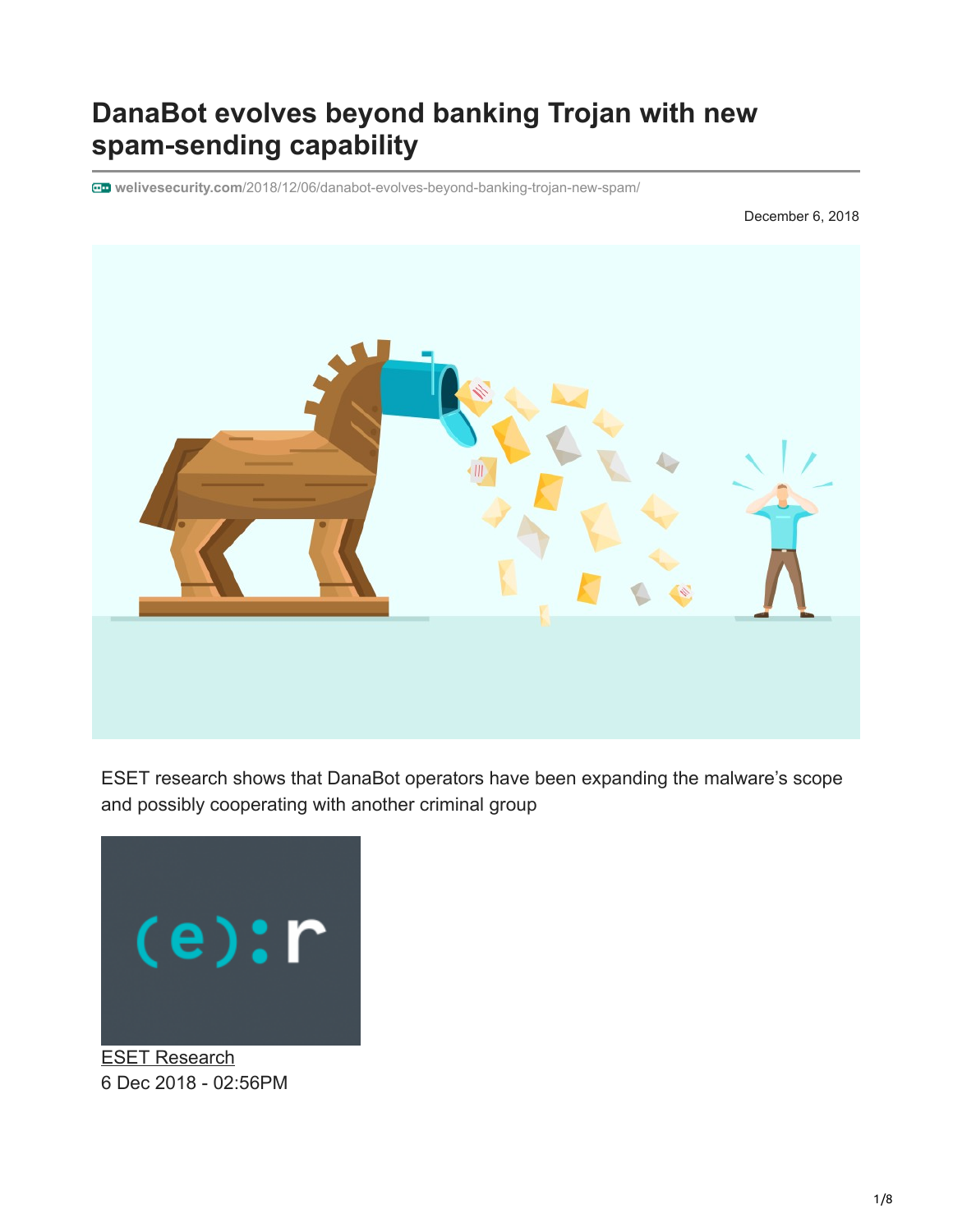ESET research shows that DanaBot operators have been expanding the malware's scope and possibly cooperating with another criminal group

DanaBot appears to have outgrown the banking Trojan category. According to our research, its operators have recently been experimenting with cunning email-address-harvesting and spam-sending features, capable of misusing webmail accounts of existing victims for further malware distribution.

Besides the new features, we found indicators that DanaBot operators have been cooperating with the criminals behind GootKit, another advanced Trojan – behavior atypical of the otherwise independently operating groups.

## **Sending spam from victims' mailboxes**

The previously unreported features caught our attention when analyzing the webinjects [used to target users of several Italian webmail services as part of DanaBot's expansion in](https://www.welivesecurity.com/2018/09/21/danabot-targeting-europe-adds-new-features/) Europe in September 2018.

According to our research, the JavaScript injected into the targeted webmail services' pages can be broken down into two main features:

1. DanaBot harvests email addresses from existing victims' mailboxes. This is achieved by injecting a malicious script into each of the targeted webmail service's webpages once a victim logs in, processing the victim's emails and sending all email addresses it finds to a C&C server.

| <b>Time</b>                | Source             | Destination             |             | Protocol Length Info                                                                                                                                                                                                           |
|----------------------------|--------------------|-------------------------|-------------|--------------------------------------------------------------------------------------------------------------------------------------------------------------------------------------------------------------------------------|
| 720 19.816456              | 120.01.0.00        | 5.8.55.205              | <b>HTTP</b> | 959 GET /e.php?s=itfullemail&n=mat&b= National Control Control Control Control Control Control Control Control Control Control Control Control Control Control Control Control Control Control Control Control Control Control |
| 739 19.970059              | 5.8.55.205         | <b>DURATE</b>           | <b>HTTP</b> | 724 HTTP/1.1 200 OK (text/javascript)                                                                                                                                                                                          |
| 1080 22.026962             | <b>ENGINEERS</b>   | 5.8.55.205              | <b>HTTP</b> | 978 GET /getemail.php?lang=EN&s=outlook.live.com&n=mat&em=                 40outlook.com%3B HTTP/1.0                                                                                                                           |
| 1104 22.212159             | 5.8.55.205         | <b>STATISTICS</b>       | <b>HTTP</b> | 307 HTTP/1.1 200 OK (text/javascript)                                                                                                                                                                                          |
| 1923 24.101602             | <b>COURSES</b>     | 5.8.55.205              | <b>HTTP</b> | 976 GET /getemail.php?lang=EN&s=outlook.live.com&n=mat&em= =========== %40rmail.com%3B HTTP/1.0                                                                                                                                |
| 1962 24.286068             | 5.8.55.205         | <b><i>STEAD AND</i></b> | <b>HTTP</b> | 307 HTTP/1.1 200 OK (text/javascript)                                                                                                                                                                                          |
| 3212 31.180916             | <b>DESCRIPTION</b> | 5.8.55.205              | <b>HTTP</b> | 977 GET /getemail.php?lang=EN&s=outlook.live.com&n=mat&em=php=mm=mm=%40outlook.com%3B HTTP/1.0                                                                                                                                 |
| 3275 31.384992 5.8.55.205  |                    | <b>STATES OF</b>        | <b>HTTP</b> | 307 HTTP/1.1 200 OK (text/javascript)                                                                                                                                                                                          |
| 6827 38.217341             |                    | 5.8.55.205              | <b>HTTP</b> | 972 GET /getemail.php?lang=EN&s=outlook.live.com&n=mat&em=no-reply%40microsoft.com%3B HTTP/1.0                                                                                                                                 |
| 6904 38.395999             | 5.8.55.205         | 以来に関                    | <b>HTTP</b> | 307 HTTP/1.1 200 OK (text/iavascript)                                                                                                                                                                                          |
| 13224 57.485656            | <b>STATISTICS</b>  | 5.8.55.205              | <b>HTTP</b> | 973 GET /getemail.php?lang=EN&s=outlook.live.com&n=mat&em=email%40mail.onedrive.com%3B HTTP/1.0                                                                                                                                |
| 13247 57.801535 5.8.55.205 |                    | <b>Contact Street</b>   | <b>HTTP</b> | 307 HTTP/1.1 200 OK (text/javascript)                                                                                                                                                                                          |
|                            |                    |                         |             |                                                                                                                                                                                                                                |

Figure 1 – DanaBot harvesting email addresses

1. If the targeted webmail service is based on the Open-Xchange suite – for example, the popular Italian webmail service libero.it – DanaBot also injects a script that has the ability to use the victim's mailbox to covertly send spam to the harvested email addresses.

The malicious emails are sent as replies to actual emails found in the compromised mailboxes, making it seem as if the mailbox owners themselves are sending them. Further, malicious emails sent from accounts configured to send signed messages will have valid digital signatures.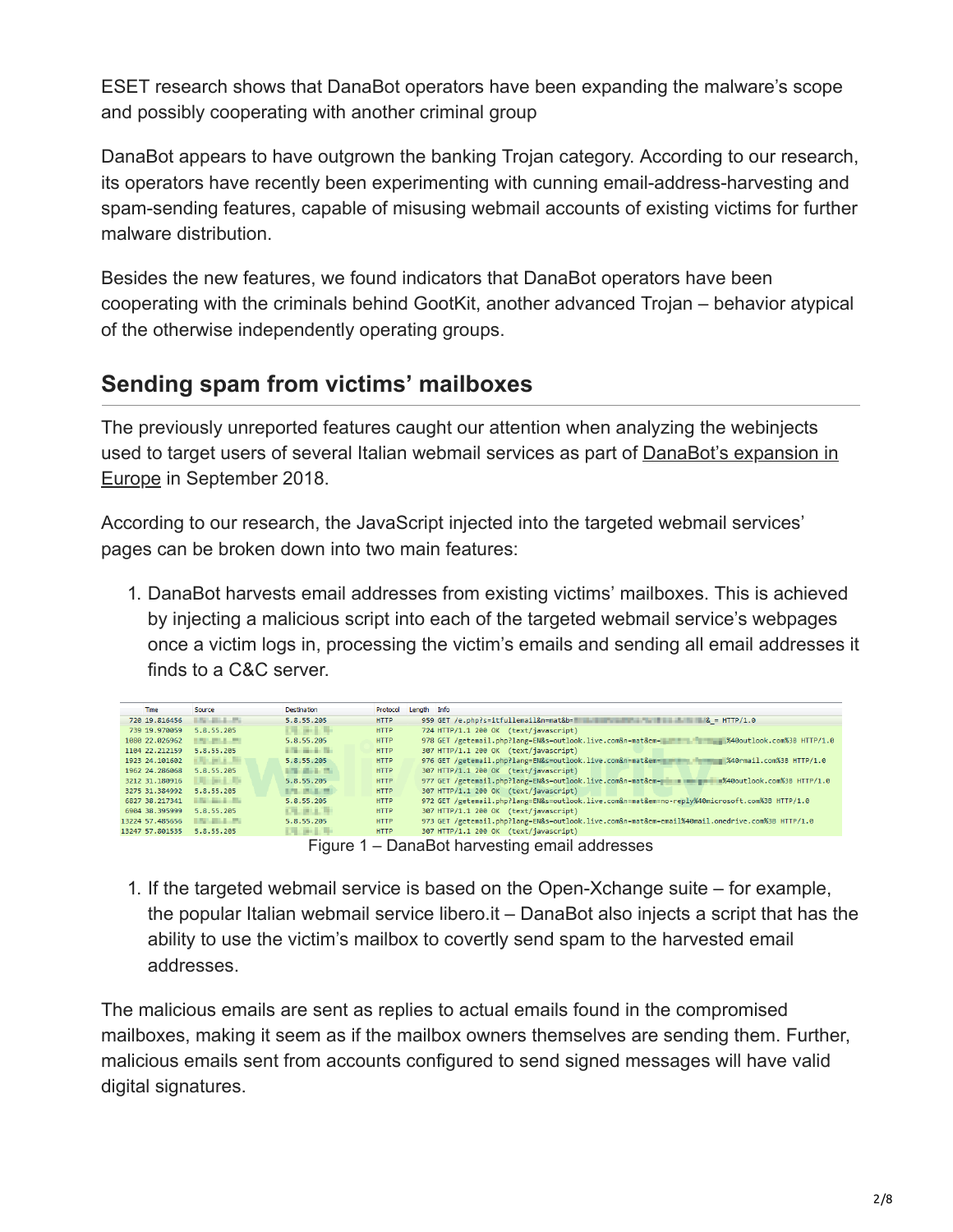Interestingly, it seems that attackers are particularly interested in email addresses containing the substring "pec", which is found in [Italy-specific "certified electronic mail"](http://www.registroimprese.it/en/indirizzo-pec) addresses. This may indicate that DanaBot authors are focused on targeting corporate and public administration emails that are the most likely to use this certification service.

The emails include ZIP attachments, pre-downloaded from the attacker's server, containing a decoy PDF file and a malicious VBS file. Executing the VBS file leads to downloading further malware using a PowerShell command.



Figure 2 – Code downloading malicious ZIP from C&C server



Figure 3 – Code creating an email and adding a malicious ZIP attachment

|                                                 | $\Box$ and $\Box$ and $\Box$ and $\Box$ . The contract $\Box$ and $\Box$ and $\Box$ and $\Box$ and $\Box$ and $\Box$ and $\Box$ and $\Box$ and $\Box$ and $\Box$ and $\Box$ and $\Box$ and $\Box$ and $\Box$ and $\Box$ and $\Box$ and $\Box$ and $\Box$ and $\Box$ and $\Box$<br>del altrapolizazione - indicione dilatti primanoge - l'esperanto del proposto la città degli degli del città<br>Re: trasmissione diameter and depends |  |  |  |  |  |
|-------------------------------------------------|-----------------------------------------------------------------------------------------------------------------------------------------------------------------------------------------------------------------------------------------------------------------------------------------------------------------------------------------------------------------------------------------------------------------------------------------|--|--|--|--|--|
| We removed extra line breaks from this message. |                                                                                                                                                                                                                                                                                                                                                                                                                                         |  |  |  |  |  |
|                                                 |                                                                                                                                                                                                                                                                                                                                                                                                                                         |  |  |  |  |  |
| 5 KB                                            |                                                                                                                                                                                                                                                                                                                                                                                                                                         |  |  |  |  |  |

Gentile Cliente Vi chiediamo pertanto di provvedere alla stampa dei documenti. Grazie.



Figure 4 – Example of a spam email with a malicious ZIP attachment from a recent Italy-targeted campaign (Sample source: VirusTotal)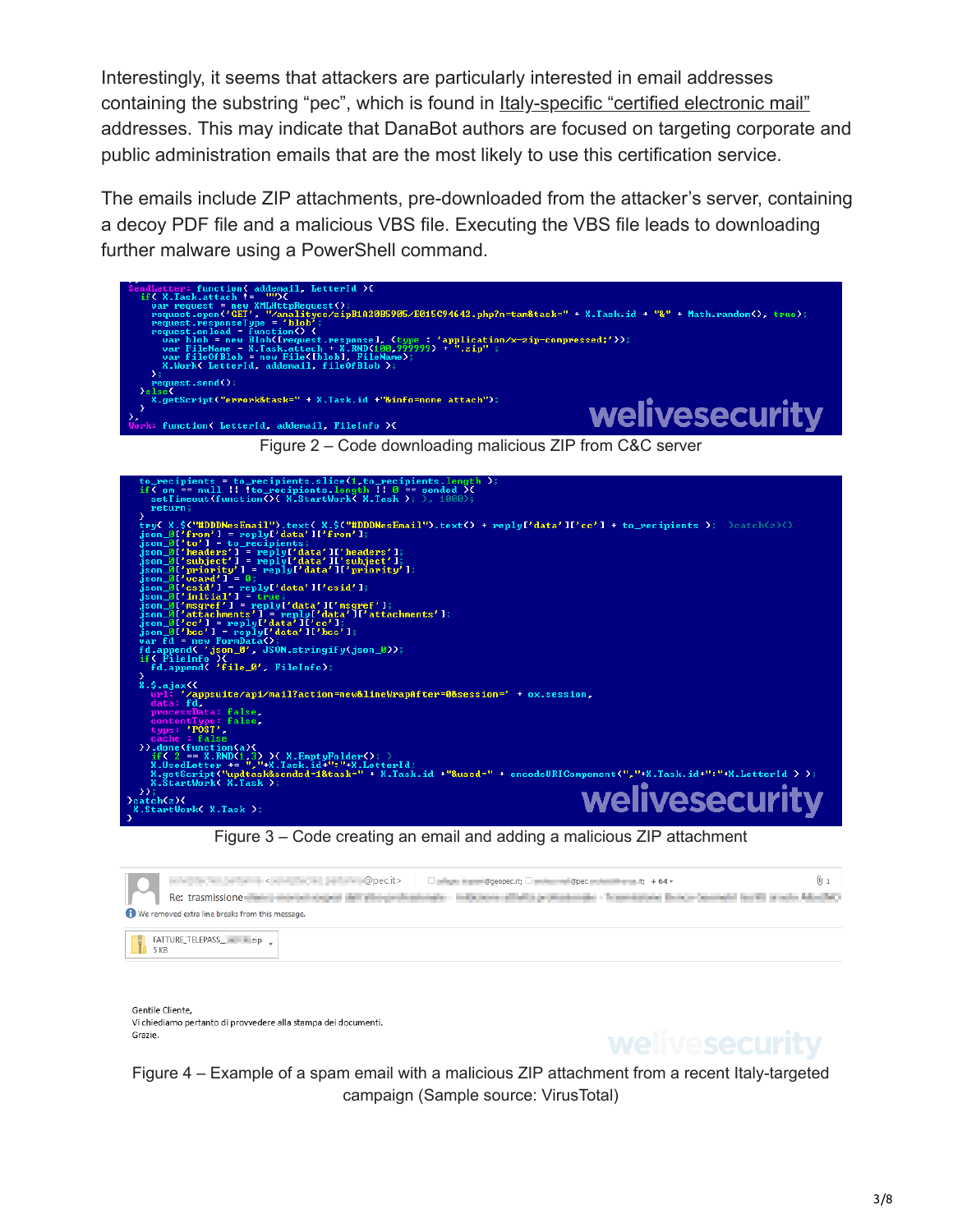

Figure 5 – Example of the ZIP attachment's contents

At the time of writing, the malicious features described above are still limited to targeting Italy; the targeted services are listed at the end of this blog post.

## **Links between DanaBot and GootKit**

Having analyzed the malicious VBS file available on DanaBot's C&C server, we found that it points to a downloader module for GootKit, an advanced and stealthy Trojan primarily used in banking fraud attacks. The malicious VBS file seems to be generated automatically, and is different on each access.

This is the first time we have seen indicators of DanaBot distributing other malware. Until now, DanaBot has been believed to be operated by a single, closed group. The behavior is also new for GootKit, which has been [described](https://securityintelligence.com/gootkit-bobbing-and-weaving-to-avoid-prying-eyes/) as a privately held tool, not sold on underground forums, and also operated by a closed group. Interestingly, we've recently seen another instance of GootKit being distributed by other malware – namely by the notorious Emotet Trojan in its latest [campaigns around Black Friday and Cyber Monday.](https://www.welivesecurity.com/2018/11/23/black-friday-special-emotet-filling-inboxes-infected-xml-macros/)

Apart from the presence of GootKit on servers used by DanaBot, we have found further links suggesting a cooperation between the operators of DanaBot and GootKit.

First, ESET's telemetry was able to link GootKit activity to a C&C server subnet and toplevel domain (TLD) also used by DanaBot. DanaBot uses many IP addresses in the 176.119.1.0/24 subnet for C&C and redirects (see IoCs). While DanaBot domain names change every few days, .co is their most common TLD (for example egnacios[.]co, kimshome[.]co, etc.). The GootKit samples downloaded by the malicious payload on DanaBot's C&C had funetax[.]co and reltinks[.]co as their C&Cs. Both resolved to 176.119.1.175 for some time.

Second, both DanaBot and GootKit domains usually share the same domain registrar for their .co domains, namely Todaynic.com, Inc, and mostly share the same name server, dnspod.com.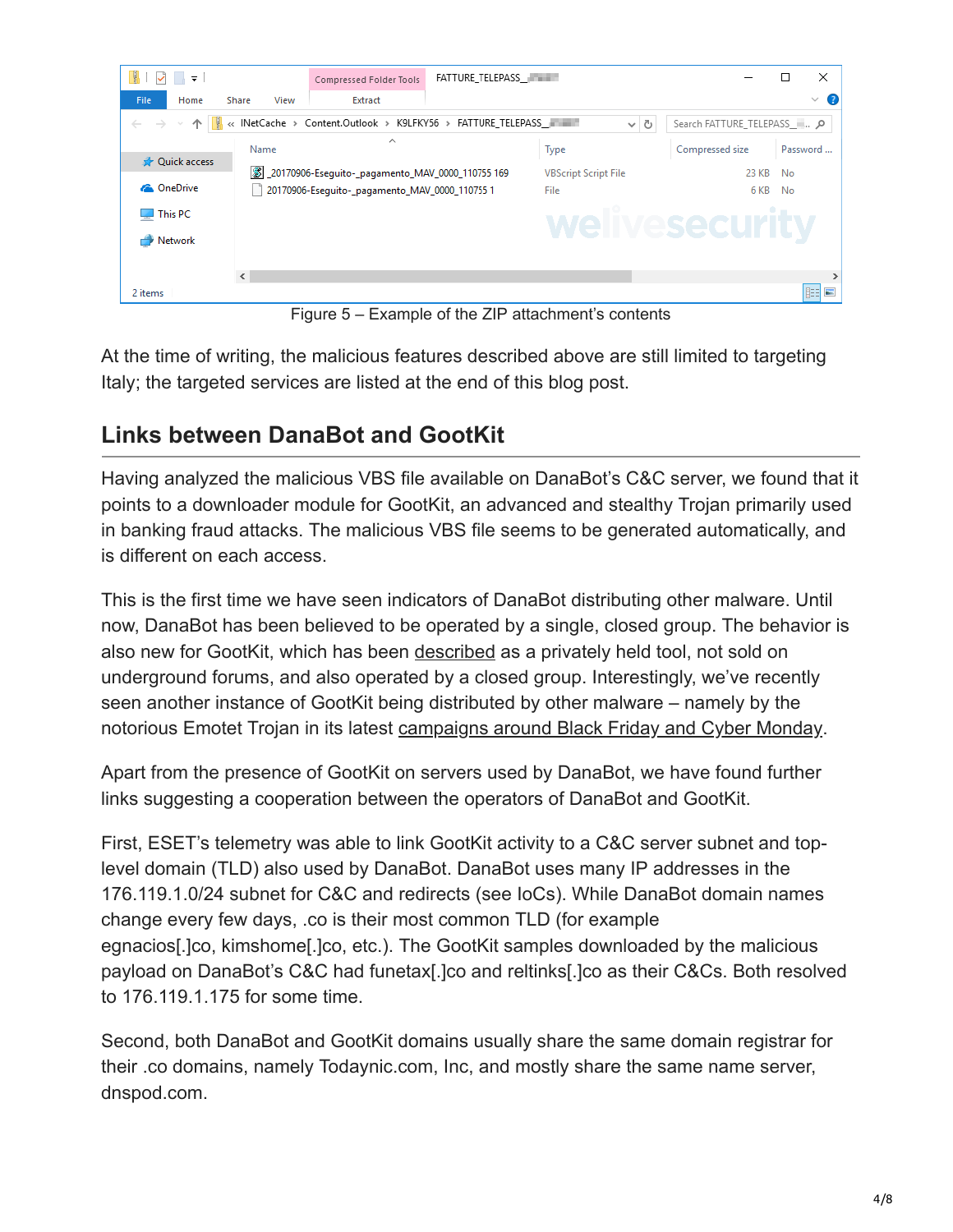Finally, in the week starting Oct 29, 2018, ESET's telemetry showed a significant decrease in the distribution of DanaBot in Poland; in the same week, there was a spike of activity of GootKit in Poland. During the spike, GootKit was spread using the same distribution method as DanaBot in its recent Polish campaigns.



Figure 6 – DanaBot and GootKit activity in Poland between October 8 and November 8, 2018

## **Similarity with other malware families**

While analyzing DanaBot, we also noticed that part of DanaBot's configuration has a structure we have previously seen in other malware families, for example Tinba or Zeus. This allows its developers to use similar webinject scripts or even reuse third-party scripts.

Interestingly, some scripts are almost exactly the same as the scripts we have seen used by the [BackSwap trojan](https://www.welivesecurity.com/2018/05/25/backswap-malware-empty-bank-accounts/), including naming conventions and the location of the script on a server.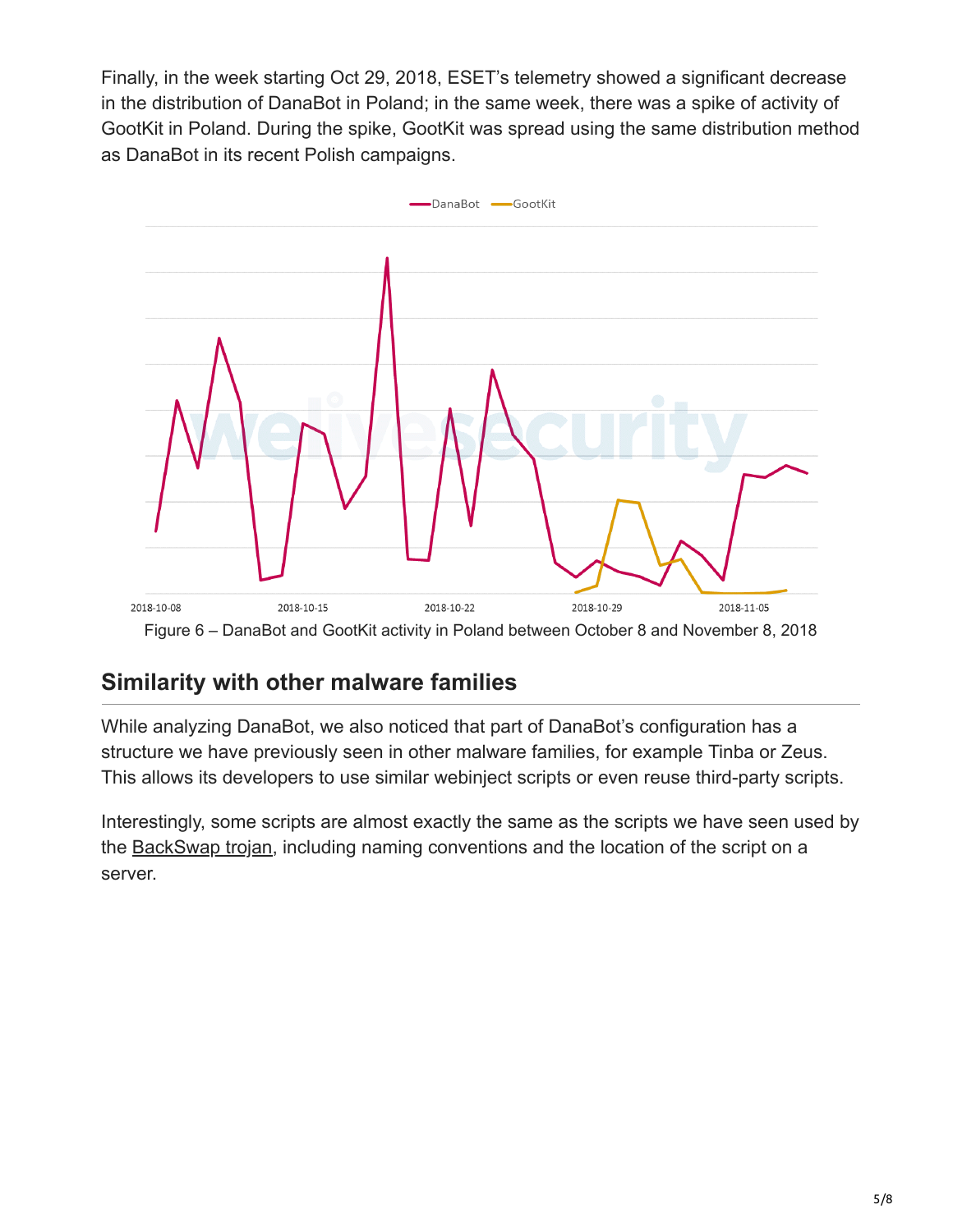

## **Conclusion**

Our research shows that DanaBot has a much broader scope than a typical banking Trojan, with its operators regularly adding new features, testing new distribution vectors, and possibly cooperating with other cybercriminal gangs.

ESET systems detect and block both DanaBot and GootKit.

Hashes and ESET detection names of DanaBot components and plug-ins can be found in our [previous blogpost](https://www.welivesecurity.com/2018/09/21/danabot-targeting-europe-adds-new-features/) on DanaBot. Domains, IP addresses and hashes connected with the Italy-targeted campaign described in this blogpost can be found in the IoCs section.

#### *This research was carried out by Kaspars Osis, Tomáš Procházka and Michal Kolář.*

#### **Webmail services targeted by email-address-harvesting feature**

- Any service based on [Roundcube](https://roundcube.net/)
- Any service based on [Horde](https://www.horde.org/apps/webmail)
- Any service based on [Open-Xchange](https://www.open-xchange.com/)
- aruba.it
- bluewin.ch
- email.it
- gmx.net
- libero.it
- mail.yahoo.com
- mail.google.com
- mail.one.com
- outlook.live.com
- tecnocasa.it
- tim.it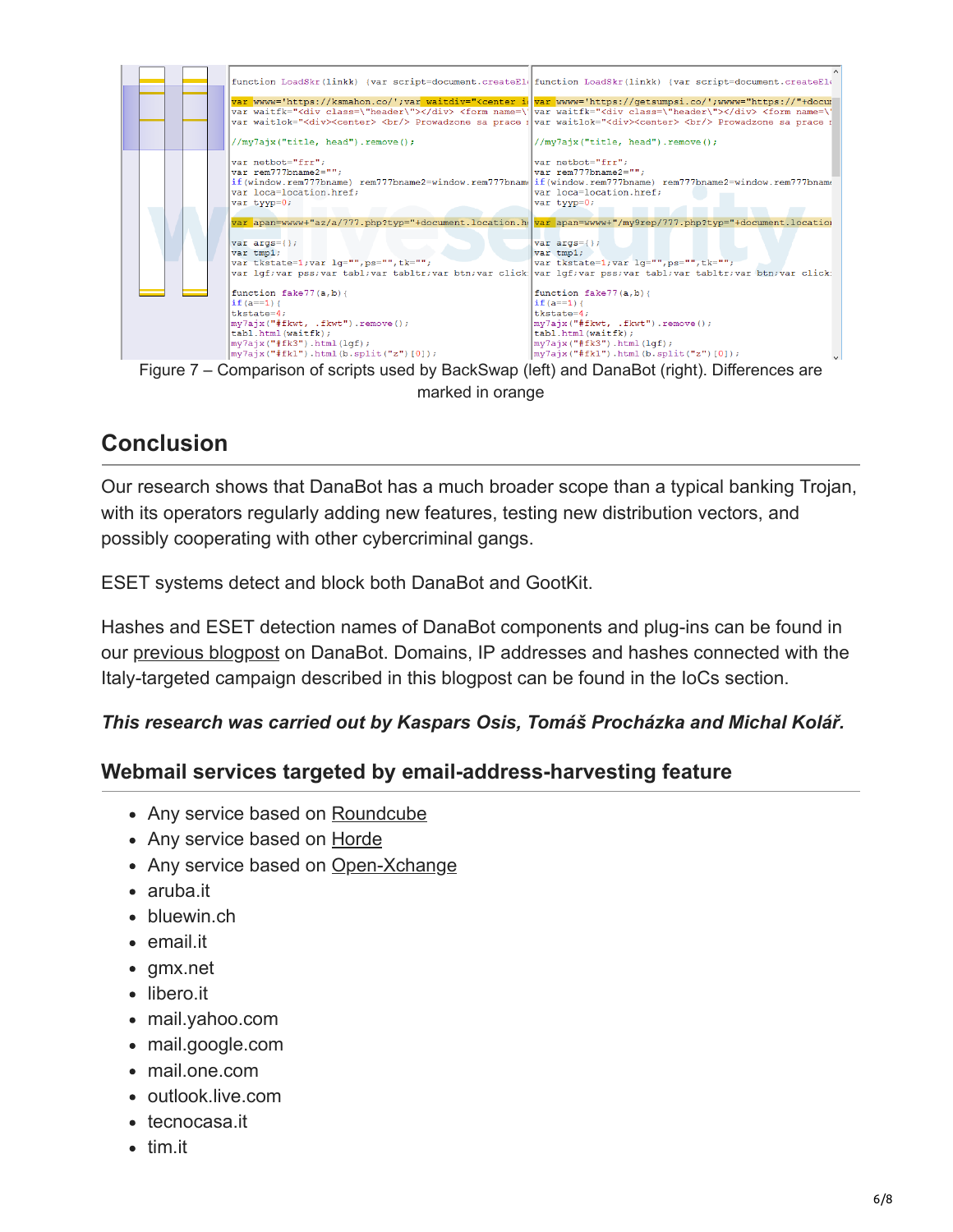- tiscali.it
- vianova.it

### **Webmail services targeted by spam-sending feature**

Any service based on Open-Xchange

## **Indicators of Compromise (IoCs)**

### **Domains used by the VBS file to download malware (GootKit at the time of writing)**

- job.hitjob[.]it
- vps.hitjob[.]it
- pph.picchio-intl[.]com
- dcc.fllimorettinilegnaegiardini[.]it
- icon.fllimorettinilegnaegiardini[.]it
- team.hitweb[.]it
- latest.hitweb[.]it
- amd.cibariefoodconsulting[.]it

### **Example domains used by the GootKit downloader module**

- vps.cibariefoodconsulting[.]it
- ricci.bikescout24[.]fr
- drk.fm604[.]com
- gtdspr[.]space
- it.sunballast[.]de

## **Active DanaBot C&C servers (as of December 6, 2018)**

- 5.8.55[.]205
- 31.214.157[.]12
- 47.74.130[.]165
- 149.154.157[.]106
- 176.119.1[.]99
- 176.119.1[.]100
- 176.119.1[.]120
- 176.119.1[.]176
- 176.223.133[.]15
- 185.254.121[.]44
- 188.68.208[.]77
- 192.71.249[.]50